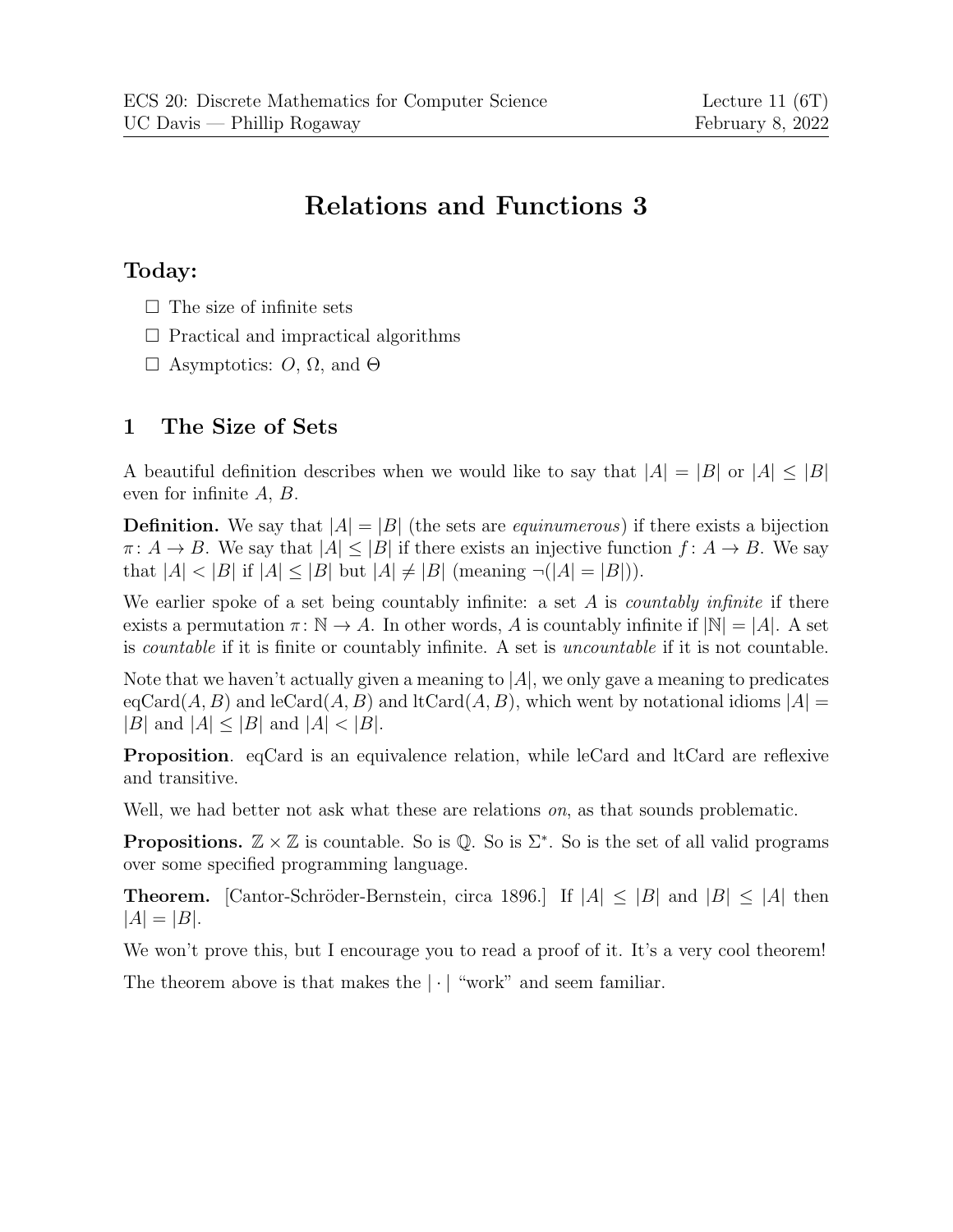Uncountable sets. A fascinating theorem establishes that some infinites are bigger than others.

Theorem. There are uncountable sets. In particular, the set of all languages over the alphabet  $\Sigma = \{0, 1\}$  is uncountable.

*Proof:* Suppose for contradiction that the languages over  $\Sigma$  were countable. Let  $L_1, L_2, \ldots$ be an enumeration of them. Let  $x_1, x_2, \ldots$ , be an enumeration of the strings in  $\Sigma^*$ . Define a new language  $D \subseteq \{0,1\}^*$  by asserting that

$$
D = \{x_i \colon x_i \notin L_i\}.
$$

I claim that  $D \notin \{L_1, L_2, \ldots\}$ . After all, if  $D = L_k$  for some particular k, then is  $x_k$  in D or is it not? By definition,  $x_k \in D$  if and only if  $x_k \notin L_k = D$ , a contradiction.

There are several other sets equinumerous to  $(0)$  the set of all languages over  $\{0, 1\}$ . These would include: (1) the set of all functions from  $\mathbb N$  to  $\{0, 1\}$ ; (2) the set of all functions from N to N; (3) the set of all real numbers; (4) reals on the interval [0, 1]; and (5)  $\mathcal{P}(\mathbb{N})$ . One can prove all of the uncountable as with our former proof, and you can also find bijections between them.

How about proving that two of these sets are equinumerous? Let's say (0) and (5), for example, as an easy pair.

One sometimes refers to the cardinality (size) of the sets above as  $c$ , "the cardinality of the continuum." This contrasts with the cardinality of the natural numbers, which is denoted  $\aleph_0$ .

Example (5) is an interesting example because it points to a way of making sets with ever bigger cardinality. Just go:  $\mathbb{N}; \mathcal{P}(\mathbb{N}); \mathcal{P}(\mathcal{P}(\mathbb{N}))$ ; and so on. We won't prove it, but we will always have that  $|X| < |\mathcal{P}(X)|$ .

There is a fascinating immediate consequence to the uncountability of (0) coupled with programs being countable:

Corollary. Some languages can't be decided by any computer program. In fact, most languages can't be decided by any computer program.

The continuum hypothesis. A natural question is whether or not there exists a set A with cardinality that is strictly between that of the naturals and that of the reals: a set A such that  $|\mathbb{N}| < |A| < |\mathbb{R}|$ . There is no loss of generality to assume  $A \subseteq \mathbb{R}$ .

The the continuum hypothesis (CH) is the presumed inexistence of such a set. The conjecture was advanced by Georg Cantor in 1878. But he could neither prove nor disprove it. In 1963, building on earlier work of Kurt Gödel, Paul Cohen proved that there is, in some sense, no answer to this question. He showed that the CH is independent of the axioms of ZFC.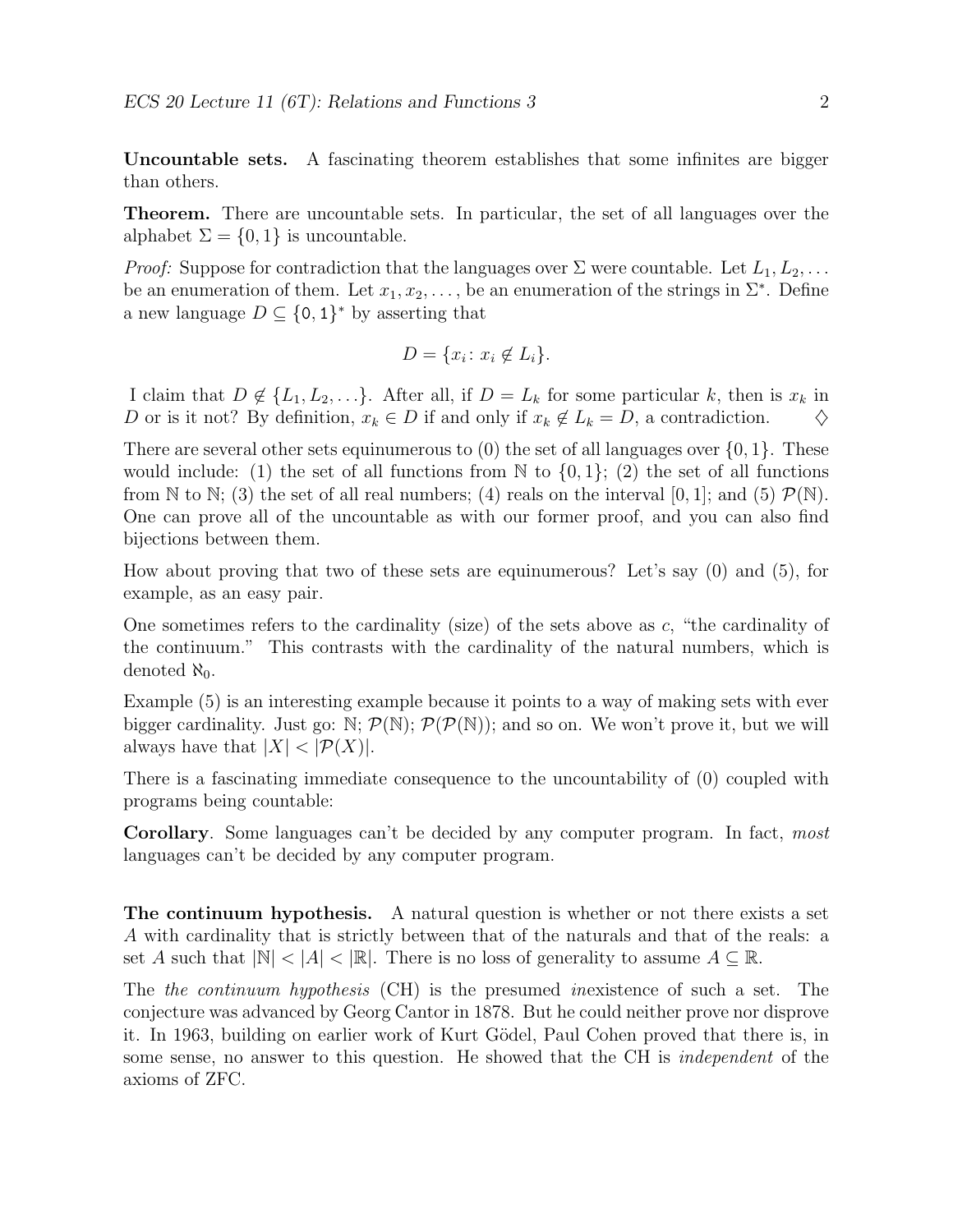To pluralists, like Paul Cohen, showing CH to be independent of ZFC settled the question: it shows that it has no answer, and so you are done. You could make CH an axiom; you could make ¬CH an axiom; and you could, if you wanted, develop further either system of axioms. But to *non-pluralists*, like Kurt Gödel, the result meant that ZFC wasn't strong enough of a foundation for set theory: we needed better foundations.

### 2 Practical and Impractical Algorithms

We have sometimes sketched how to do things—given algorithms—like how to figure out if a boolean formula is satisfiable, or is a tautology. Some of our suggested mechanisms have not been practical. Where does practicality end and impracticality begin?

We could take a *concrete* approach. Nowadays a digital computer can do a handful of simple computations each nanosecond, which is about  $10^{-9}$  seconds. So a single computer can do a little more than  $2^{30}$  basic operations a second. So if a task you want to perform is going to take less than  $\sim 2^{30}$  operations, it's probably easy to perform.

If your task takes more like  $2^{40}$  basic operations, it should still be practical, but you might need to be a bit more careful or patient. Or you might need to throw quite a few computers at the problem.

Around 2<sup>50</sup>–2<sup>60</sup> basic operations and you're looking at a major effort. You might need to develop specialized hardware. You might need millions of dollars. But you still have a good chance to get the task solved.

By  $2^{80}$  basic operations the task is going to get infeasible. It's not going to matter how many people or dollars you throw at the problem, you're not going to be able to get there. Our time is limited, and the earth's resources are limited.

By  $2^{100}$  basic operations the task is totally infeasible. Now and for decades to come.

Of course if you can change the computation in some fundamental way, then all bets are off. If you can find a way that turns your  $2^{100}$ -time computation into a  $2^{50}$ -time operation, all has changed.

Cryptographic shared keys are usually 128–256 bits, so that "brute force" attack will take  $2^{128} - 2^{256}$  time. The latter, and perhaps the former, is not only impractical now, but will remain so forever. The universe is less than  $2^{60}$  seconds old, and the earth has fewer than  $2^{170}$  atoms.

While it's good to have these sort of waypoints in mind, it's more useful to develop a theory that that doesn't care about technology or constant. The traditional approach is to look at growth rates. One assumes there to be a parameter  $n$  that measure how big problems are.

Often there is a natural parameter  $n$  in the problem. If you're talking about a boolean formula, for example, you might speak of the number of variables, assuming grows in size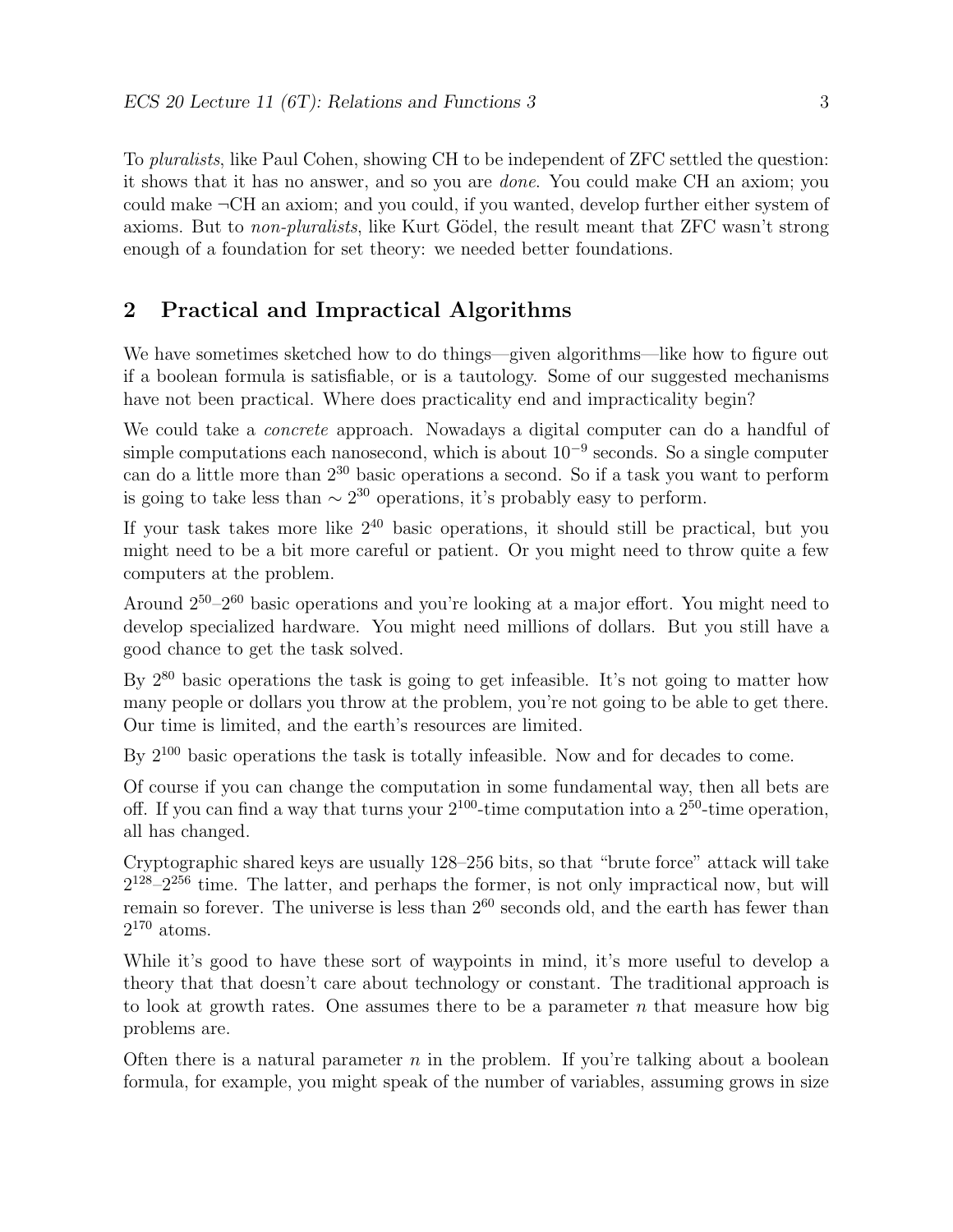roughly with this. Or you might speak of the length of the formula—the total number of characters to write it down.

Quite broadly, it has become tradition to differentiate polynomial and exponential growth rates; or polynomial and super-polynomial.

Poly: The set of all polynomials  $p$  with natural (say) coefficients.

Exp: In one way of defining this, the set of all functions of the form  $c^{p(n)}$  where  $c > 0$  is a constant and  $p \in \text{Poly.}$ 

One then equates growth rates that are bounded above by an element in Poly with things that are practical to do. And one equates growth rates that are bounded below by an element of Exp with things that are impractical to do.

Imperfect, but often useful, for a great deal seems to fall in one camp or the other. And the differences in behavior can be marked.

| $\,n$           | $n \lg n$         | $n^2$             | $n^3$             | $2^n$             |
|-----------------|-------------------|-------------------|-------------------|-------------------|
| 10              | $30$ ns           | $100$ ns          | $1 \mu s$         | $1 \mu s$         |
| 100             | $700~\mathrm{ns}$ | $10 \mu s$        | $1 \mathrm{~ms}$  | $10^{13}$ years   |
| 1000            | $10 \mu s$        | $1 \text{ ms}$    | $1 \text{ sec}$   | $10^{284}$ years  |
| 10000           | $100 \ \mu s$     | $0.1 \text{ sec}$ | $17 \text{ mins}$ | $10^{3000}$ years |
| 10 <sup>5</sup> | $2 \text{ ms}$    | $10 \text{ sec}$  | $1 \mathrm{day}$  |                   |
| $10^{6}$        | $20 \text{ ms}$   | $17 \text{ min}$  | 32 years          |                   |
| $10^{9}$        | $30 \text{ sec}$  | 31 years          | $10^{10}$ years   |                   |

Figure 1: How long things take when 1 computational step takes 1 ns  $(=10^{-9}$  sec)

### 3 Asymptotics:  $O$ ,  $\Omega$ , and  $\Theta$

Motivate the notion, then introduce the following definition, starting with  $O$  (the most common), then  $\Theta$ , then  $\Omega$  (the least common).

$$
\Omega(g) = \{ f : \mathbb{N} \to \mathbb{R} : \exists c, N_0 \text{ s.t. } c \cdot g(n) \le f(n) \text{ for all } n \ge N_0 \}
$$
  

$$
O(g) = \{ f : \mathbb{N} \to \mathbb{R} : \exists C, N_0 \text{ s.t. } f(n) \le C \cdot g(n) \text{ for all } n \ge N_0 \}
$$
  

$$
\Theta(g) = \{ f : \mathbb{N} \to \mathbb{R} : \exists c, C, N_0 \text{ s.t. } c \cdot g(n) \le f(n) \le C \cdot g(n) \text{ for all } n \ge N_0 \}
$$

It's fine to replace OK to replace  $\mathbb N$  by some arbitrary infinite subset of  $\mathbb R^+$ . People often use "is" or "=" for is an element of." I myself don't like this. Do a bunch of examples.

Simple propositions/manipulations: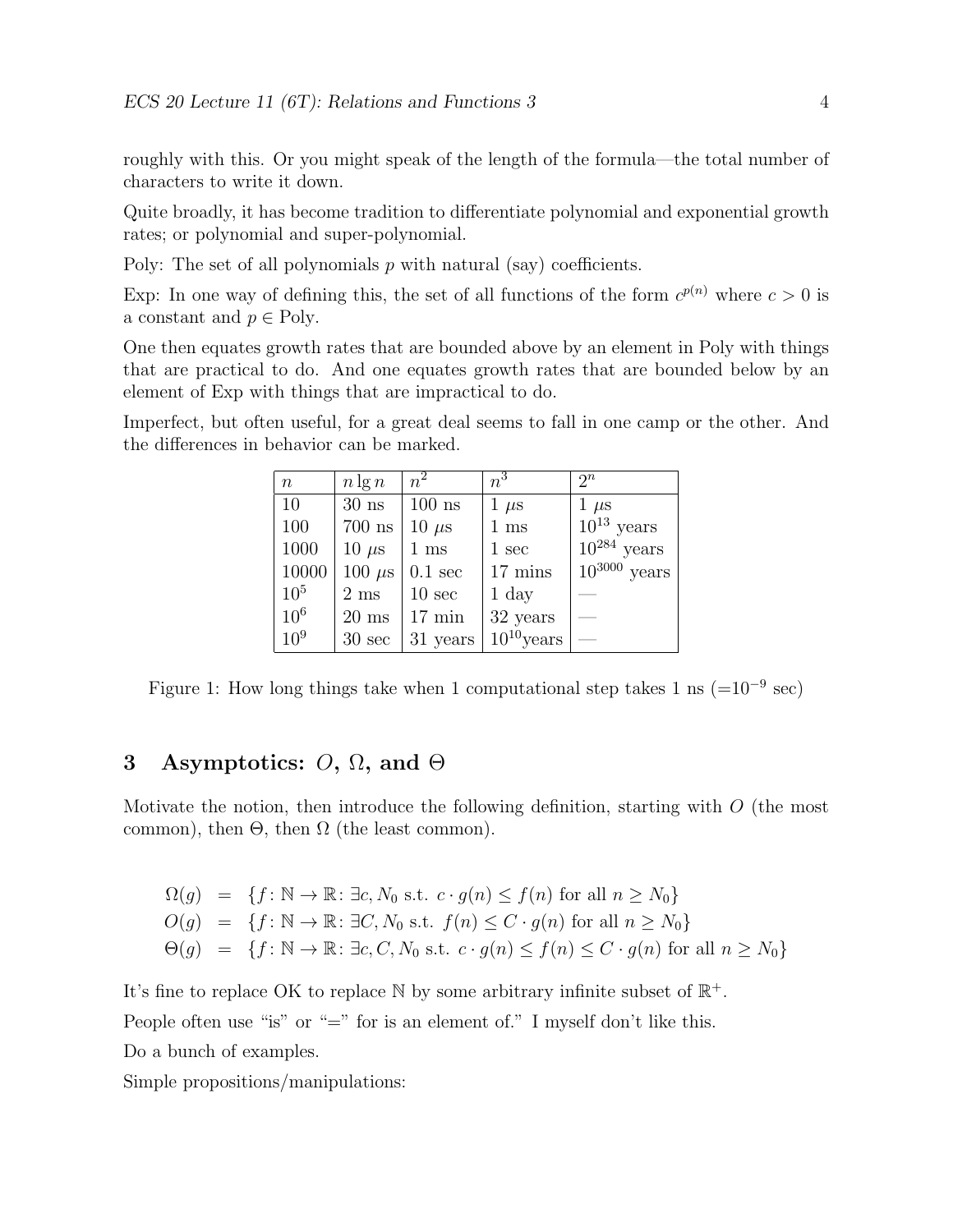$\text{ECS 20 Lecture 11 (6T): Relations and Functions 3 }$  5

- If  $f \in O(n^2)$  and  $g \in O(n^2)$  then  $f + g \in O(n^2)$ .
- If  $f \in O(n^2)$  and  $g \in O(n^3)$  then  $f + g \in O(n^3)$ .
- If  $f \in O(n \lg n)$  and  $g \in O(n)$  then  $fg \in O(n^2 \lg n)$ .

True/False: If  $f \in \Theta(n^2)$  then  $f \in O(n^2)$ . True.

True/False:  $n! \in O(n^n)$ . True.

etc..

Arguments for:

- Simplicity makes arithmetic simpler, makes analysis easier
- When applied to running times, routinely good enough, in practice, to get a feel for efficiency and to compare candidate solutions.
- When applied to running times, facilitates greater model-independence

#### Arguments for:

- Hidden constants can matter
- Might make you fail to see things you *should* see
- Not everything has an " $n$ " value to grow

List of common/typical growth rates:

 $\Theta(n!)$  $\Theta(2^n)$  $\Theta(n^3)$  $\Theta(n^2 \log n)$  $\Theta(n^2)$  $\Theta(n \log n \log \log n)$  $\Theta(nlgn)$  $\Theta(n)$  $\Theta(\sqrt{n}).$  $\Theta(\log n)$  $\Theta(1)$